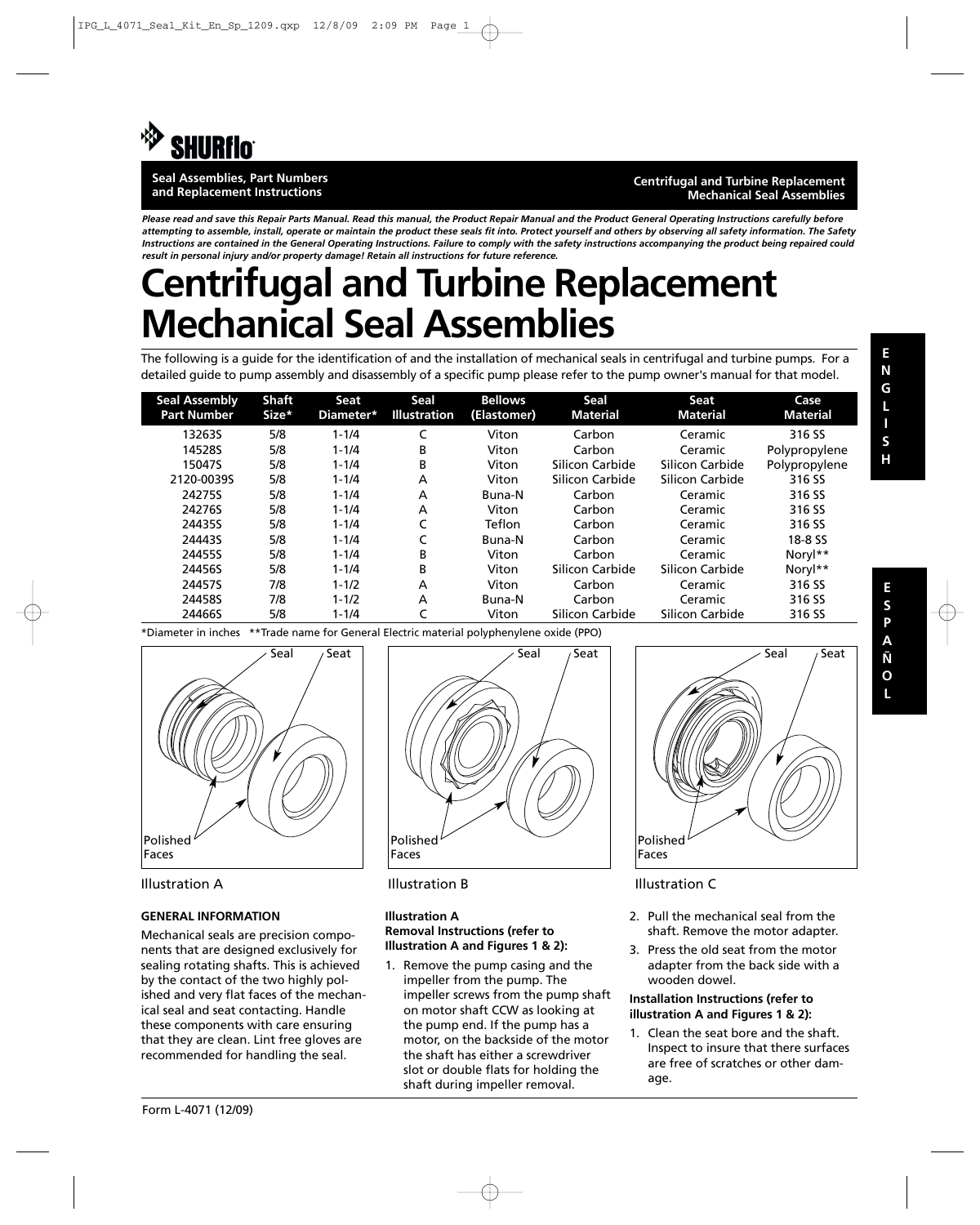# **Centrifugal and Turbine Replacement Mechanical Seal Assemblies**

## **Illustration A**

### **Installation Instructions continued:**

- 2. Press a new seat into the bore using the cardboard washer that comes with the seal. DO NOT TOUCH OR DAMAGE THE SEAL OR SEAT FACES DURING INSTALLATION. MAKE SURE THAT THE SEAT IS NOT COCKED.
- 3. Replace the pump motor adapter on the motor.
- 4. Using water only (do not use oil, grease or silicone lubricants), slide the new seal onto the shaft. Make sure that the lapped face is against the seal seat.
- 5. Replace the impeller and the pump casing.

## **Illustrations B & C Removal Instructions (refer to illustration B & C and Figures 3 & 4):**

- 1. Remove the pump casing and the impeller from the pump. The impeller screws from the motor shaft CCW as looking at the pump end. On the backside of the motor the shaft has either a screwdriver slot or double flats for holding the shaft during impeller removal.
- 2. Remove the motor adapter. Press the seal out of the motor adapter with a wooden dowel and pry the seat from the impeller. CARE MUST BE TAKEN NOT TO SCRATCH OR DAMAGE THE IMPELLER BORE OR THE MOTOR ADAPTER BORE.

#### **Installation Instructions (refer to illustration B & C and Figures 3 & 4):**

1. Inspect the motor adapter seal bore for any sharp edges and damage.

Clean all surfaces. Replace the inside O-ring in the bore for Illustration B seals.

- 2. Insert the seal into the motor adapter using the installation tool and inspect the seal face to ensure that it is clean and not damaged.
- The seal must be firmly seated with the shoulder of the seal making full contact with the motor adapter (360 deg). ENSURE THAT THE SEAL HEAD IS NOT COCKED. Inspect the seal for any defects.
- 3. Press the new seat into the impeller using the cardboard washer to prevent marks or contamination to the seat face. Make sure that the seat is not cocked in the hub of the impeller.
- 4. Reassembly the pump in reverse sequence.



Figure 1 - Turbine Seal Assembly



Figure 3 - CRP Seal Assembly





Figure 2 - Mechanical Seal Assembly



Figure 4 - Self-Priming Seal Assembly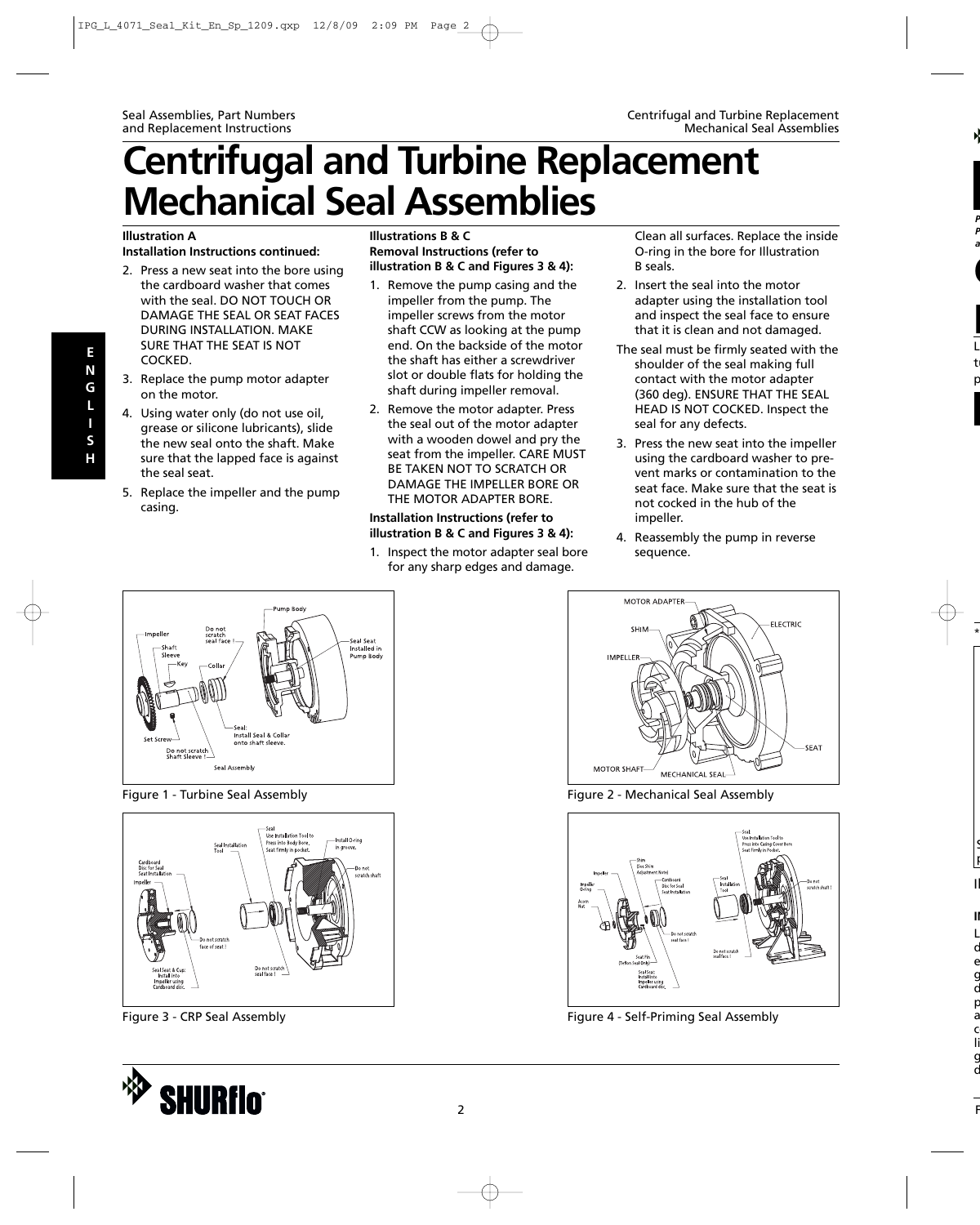

**Conjuntos de sello, números de pieza e instrucciones para la sustitución**

**Conjuntos de sello mecánico de repuesto para bombas centrífugas y de turbina**

*Por favor, lea y guarde estas instrucciones. Lea las instrucciones detenidamente antes de armar, instalar, usar o dar mantenimiento al producto descrito. Protéjase usted mismo y a otros observando toda la información de seguridad. No cumplir con las instrucciones podría resultar en lesiones personales y/o daño a la propiedad. Guarde estas instrucciones para referencia futura.*

# **Conjuntos de sello mecánico de repuesto para bombas centrífugas y de turbina**

La información siguiente sirve de guía para la identificación y la instalación de los sellos mecánicos en las bombas centrífugas y de turbina. Para información más detallada de armado y desarmado de una bomba específica, por favor consulte el manual del propietario para ese modelo.

| $N^{\circ}$ de pieza de<br>conjunto de sello | <b>Talle</b><br>del eje* | Asiente del<br>diámetro* | <b>Ilustración</b><br>de sello | <b>Fuelle</b><br>(elastómero) | <b>Material</b><br>del sello | <b>Material</b><br>del asiento | <b>Material</b><br>de la caja |
|----------------------------------------------|--------------------------|--------------------------|--------------------------------|-------------------------------|------------------------------|--------------------------------|-------------------------------|
| 13263S                                       | 5/8                      | $1 - 1/4$                |                                | Viton                         | Carbono                      | Cerámica                       | SS 316                        |
| 14528S                                       | 5/8                      | $1 - 1/4$                | B                              | Viton                         | Carbono                      | Cerámica                       | Polipropileno                 |
| 15047S                                       | 5/8                      | $1 - 1/4$                | В                              | Viton                         | Carburo de silicio           | Carburo de silicio             | Polipropileno                 |
| 2120-0039S                                   | 5/8                      | $1 - 1/4$                | A                              | Viton                         | Carburo de silicio           | Carburo de silicio             | SS 316                        |
| 24275S                                       | 5/8                      | $1 - 1/4$                | A                              | Buna-N                        | Carbono                      | Cerámica                       | SS 316                        |
| 24276S                                       | 5/8                      | $1 - 1/4$                | A                              | Viton                         | Carbono                      | Cerámica                       | SS 316                        |
| 24435S                                       | 5/8                      | $1 - 1/4$                | C                              | Teflon                        | Carbono                      | Cerámica                       | SS 316                        |
| 24443S                                       | 5/8                      | $1 - 1/4$                |                                | Buna-N                        | Carbono                      | Cerámica                       | SS 18-8                       |
| 24455S                                       | 5/8                      | $1 - 1/4$                | B                              | Viton                         | Carbono                      | Cerámica                       | Noryl**                       |
| 24456S                                       | 5/8                      | $1 - 1/4$                | B                              | Viton                         | Carburo de silicio           | Carburo de silicio             | Noryl**                       |
| 24457S                                       | 7/8                      | $1 - 1/2$                | А                              | Viton                         | Carbono                      | Cerámica                       | SS 316                        |
| 24458S                                       | 7/8                      | $1 - 1/2$                | A                              | Buna-N                        | Carbono                      | Cerámica                       | SS 316                        |
| 24466S                                       | 5/8                      | $1 - 1/4$                | C                              | Viton                         | Carburo de silicio           | Carburo de silicio             | SS 316                        |

\*Diametro en pulgadas \*\*Nombre comercial del óxido de polipropileno (PPO) de General Electric



## **INFORMACIÓN GENERAL**

Los sellos mecánicos son componentes de precisión que están diseñados exclusivamente para sellar los ejes giratorios. Esto se logra por el contacto de las dos superficies extremadamente planas y pulidas del sello mecánico y el asiento. Manipule estos componentes con cuidado asegurándose que estén limpios. Se recomienda el uso de guantes sin pelusa para la manipulación del sello.



Ilustración A Ilustración B Ilustración C

#### **Ilustración A Instrucciones para el retiro (consulte la Ilustración A y las Figuras 1 y 2):**

1. Retire la caja y el impelente de la bomba. El impelente se atornilla desde el eje de la bomba en el eje del motor en sentido contrahorario, mirando el extremo de la bomba. Si la bomba tiene un motor, en la parte trasera del motor el eje tiene una ranura o dos superficies planas para sujetar el eje durante el retiro del impelente.



- 2. Instrucciones para el retiro (consulte la Ilustración A y las Figuras 1 y 2):
- 3. Presione el asiento viejo del adaptador del motor por la parte de atrás con una espiga de madera.

#### **Instrucciones para la instalación (consulte la Ilustración A y las Figuras 1 y 2):**

1. Limpie la cavidad del asiento y el eje. Inspeccione para verificar que las superficies no presentan rayaduras ni otro tipo de daño.

**E S P A Ñ O**